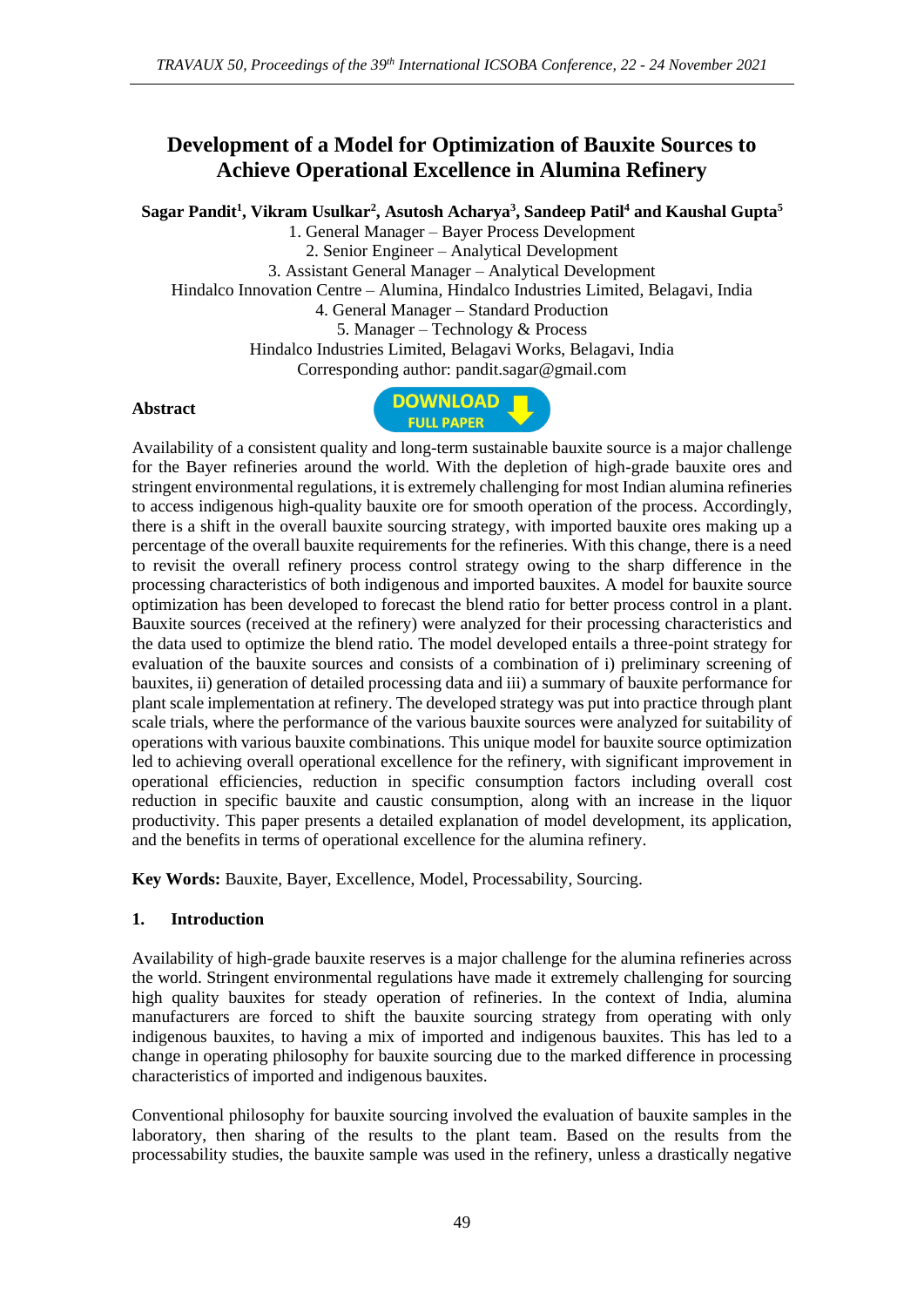performance of the bauxite was found to be expected. This method worked well initially, since the bauxite samples were from a single mining location, and so drastic differences in the processing characteristics of the bauxite samples did not arise. However, with the change in the bauxite sourcing plan, the overall process control strategy of the alumina refineries needed to be revisited owing to the sharp difference in processing characteristics of both indigenous and imported bauxites [1].

With a view to forecast the preferred blend ratio for the different bauxites and improving process control in a plant, a model for bauxite source optimization has been developed. Model development involved analyzing all the bauxite sources (received at the refinery) for their processing characteristics, then using this data to optimize the blend ratio in the refinery. This unique model for bauxite source optimization led to achieving overall operational excellence for the refinery, with significant improvement in operational efficiency.

This paper details the process of model development, its application, and the benefits in terms of operational excellence for the alumina refinery.

## **2. Conceptual Approach**

Bauxite processing studies involve simulating the alumina refinery unit operations of Predesilication, Digestion, Settling, Precipitation as well as organic carbon build up with the bauxite sample under evaluation. The process involves the following steps:

- 1. Optimisation of process conditions for predesilication & digestion
	- a. These tests are done on a small scale using parr bombs
	- b. Conditions of interest being temperature, residence time and charging A/C optimization.
- 2. Evaluation of settling, filtration, and organic load
	- a. Tests under optimized conditions to evaluate settling, liquor filtration and bauxite residue filtration
	- b. Cyclic organic load tests to determine the organic and oxalate conversion

Any new bauxite source was evaluated using the above procedure, in order to arrive at a set of process conditions which could be implemented by the refinery for the specific bauxite, along with gaining an understanding of the expected settling and the filtration characteristics.

In order to make this philosophy more relevant in relation to using a blend of bauxites from imported as well as indigenous sources, a 3-step evaluation strategy was developed. This strategy focused on preliminary screening of bauxites as well as development of a summary document outlining the plant scale implementation philosophy. This improved philosophy would help to speed up the process of bauxite evaluation as well as bridge the gap between laboratory generated data and plant scale implementation strategy.

# **3. Development of Model for Bauxite Source Optimization**

Alumina refineries in India, currently face a major challenge in terms of adjusting the process conditions when using combinations of indigenous and imported sources as this can include as many as 5-10 or more sources of bauxite.

Historical data on the processing characteristics of imported bauxites show that there is a major difference in the quality, especially with respect to the lower reactive silica ( $k$  SiO<sub>2</sub>) content and higher organic carbon content. Thus, processing of these bauxites in a blend with some indigenous